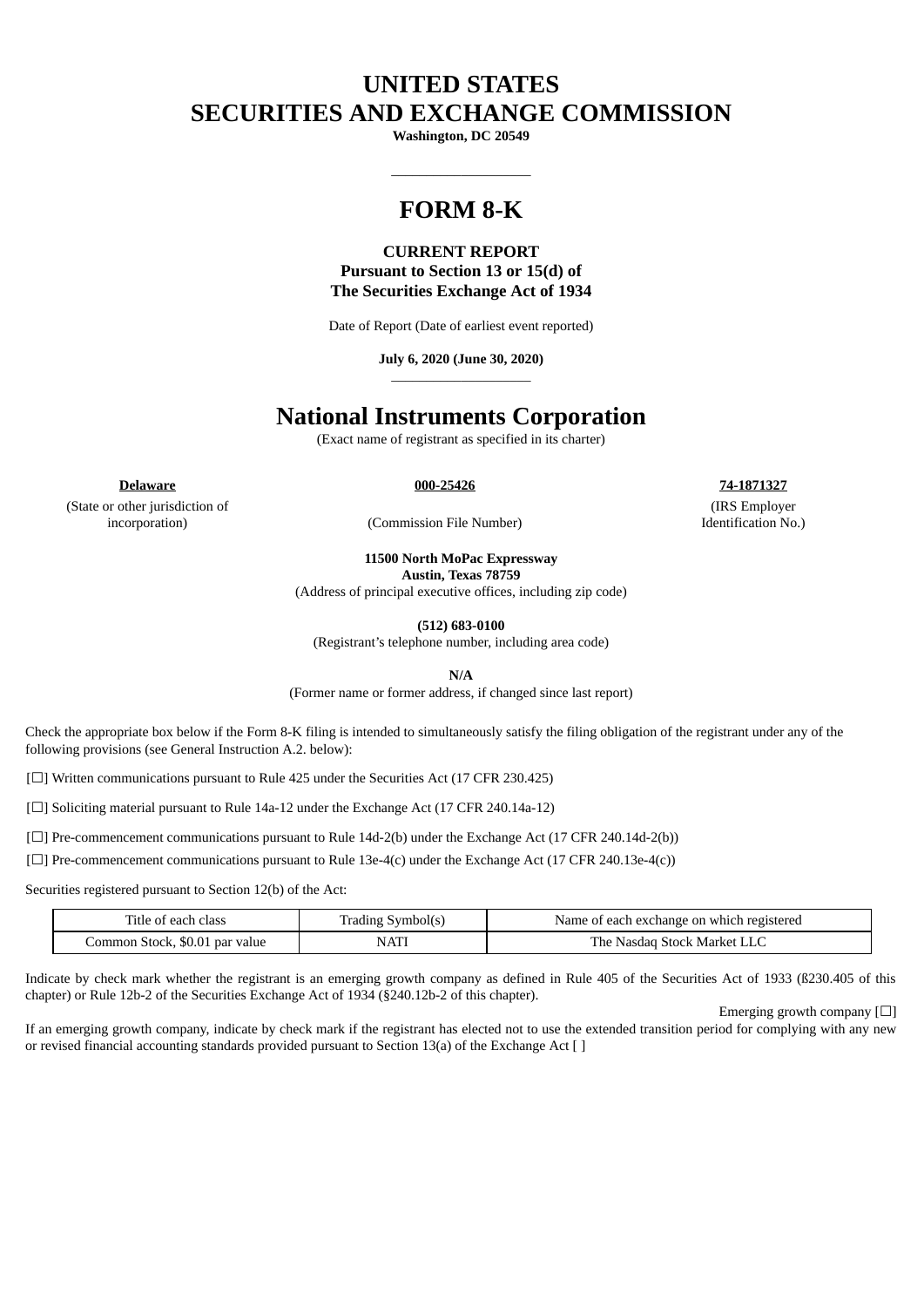#### Item 2.03 Creation of a Direct Financial Obligation or an Obligation under an Off-Balance Sheet Arrangement of a Registrant

As previously disclosed, National Instruments Corporation ("NI") entered into an Amended and Restated Credit Agreement with Wells Fargo Bank, National Association, dated June 12, 2020 (the "Credit Agreement"), which provides for an initial \$145 million credit facility consisting of a secured revolving loan facility in an aggregate principal amount of up to \$75 million, and a secured term loan facility in an aggregate principal amount of up to \$70 million, which term loan facility is available until the date that is 60 days following the closing date of the Credit Agreement. The material terms of the Credit Agreement are described on the Form 8-K filed with the Securities and Exchange Commission ("SEC") by NI on June 15, 2020, and incorporated herein by reference, and the foregoing description of the material terms of the Credit Agreement is qualified in its entirety by the terms of the Credit Agreement, which will be filed with NI's Quarterly Report on Form 10-Q for the quarter ended June 30, 2020.

On June 30, 2020, NI drew down the full secured term loan facility in an aggregate principal amount of \$70 million under the Credit Agreement. The initial interest rate for the term loan under the Credit Agreement is LIBOR for a three-month interest period plus 2.25% per annum. NI elected to draw on the term loan facility to finance a portion of the \$365 million purchase price payable by NI pursuant to the previously announced Share Purchase Agreement with Optimal Plus Ltd. ("OptimalPlus"), as further described below. Also on June 30, 2020, NI drew down a portion of the revolving loan facility in an aggregate principal amount of \$20 million under Credit Agreement. The initial interest rate for the revolving line of credit under the Credit Agreement is LIBOR for a three-month interest period, plus a margin of 2.25% per annum.

#### **Item 8.01 Other Events**

On July 2, 2020, NI completed the acquisition of all of the share capital of OptimalPlus, through its wholly-owned subsidiary, National Instruments Israel Ltd., a company organized under the laws of Israel, subject to the terms of the Share Purchase Agreement, dated May 27, 2020, as previously disclosed on NI's Form 8-K filed with the SEC on June 2, 2020, for approximately \$365 million. NI funded a portion of the transaction using the initial term loan from the Credit Agreement. Final consideration will be subject to a post-closing adjustment for the change in net working capital to the date of closing.

Neither NI nor any of its affiliates, and neither any director or officer of the registrant nor to the knowledge of NI any associate of any such director or officer, has any material relationship with OptimalPlus, other than with respect to the transaction.

A copy of the press release announcing the closing of the transaction is attached hereto as Exhibit 99.1 and is incorporated herein by reference.

#### **Item 9.01 Financial Statements and Exhibits**

#### **(d) Exhibits.**

- Item Description
- 99.1 Press [Release,](#page-3-0) dated July 6, 2020
- 104 Cover Page Interactive Data File (embedded within the Inline XBRL document)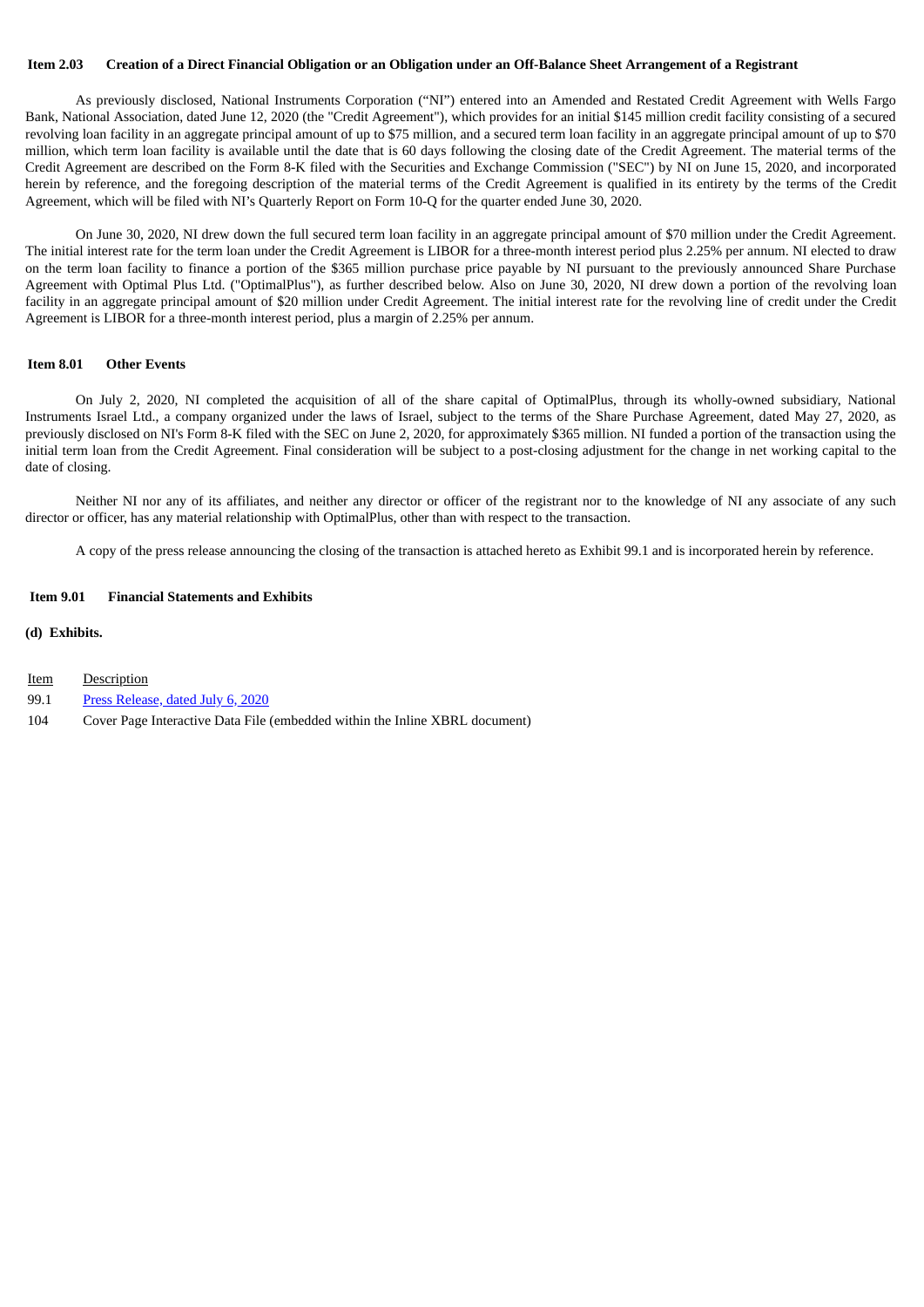#### **SIGNATURES**

Pursuant to the requirements of the Securities Exchange Act of 1934, the registrant has duly caused this report to be signed on its behalf by the undersigned hereunto duly authorized.

#### **NATIONAL INSTRUMENTS CORPORATION**

By: /s/ R. Eddie Dixon, Jr.

Name: R. Eddie Dixon, Jr. Title: Vice President, General Counsel and Secretary

Date: July 6, 2020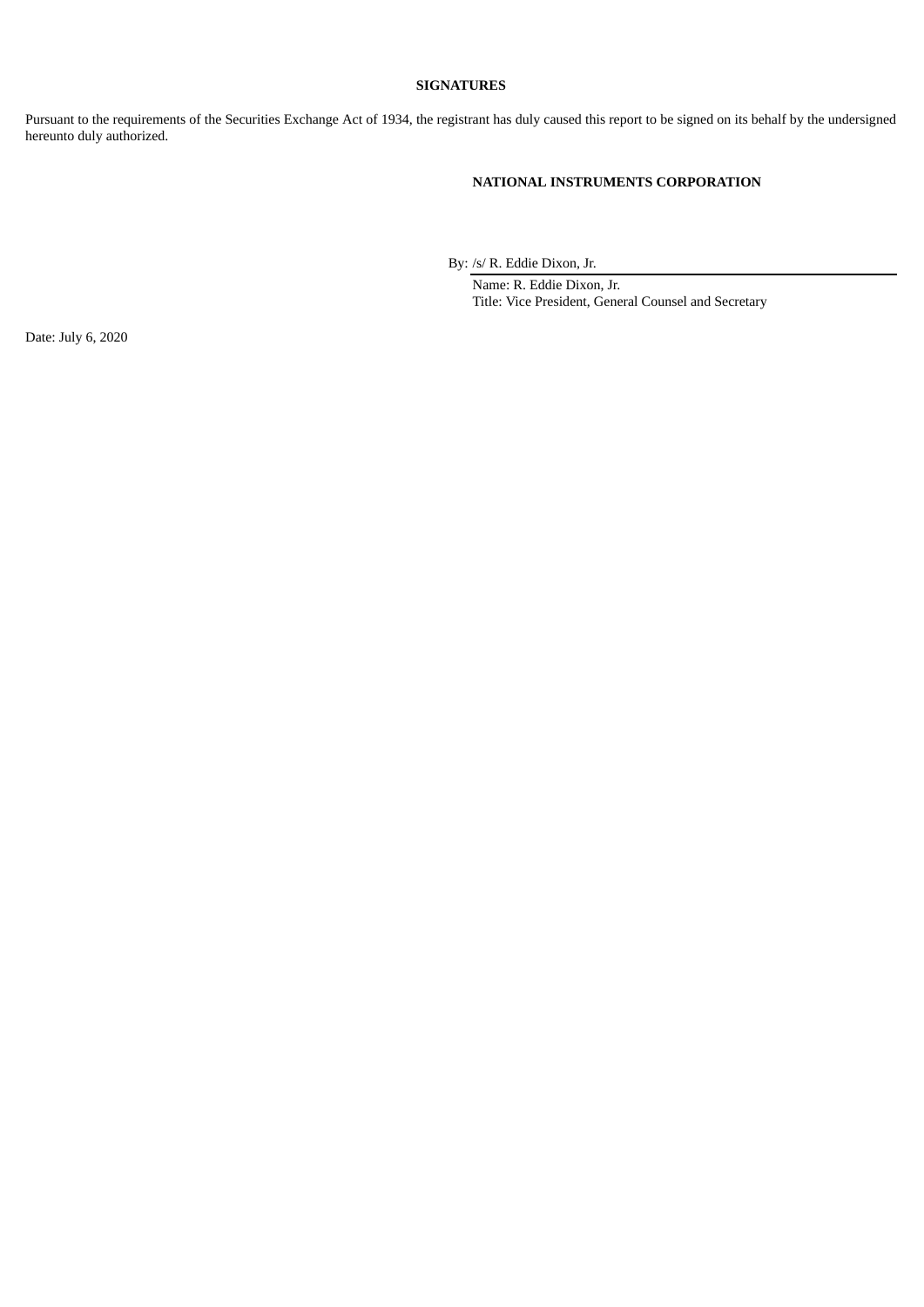### **NI Completes Acquisition of OptimalPlus**

<span id="page-3-0"></span>**AUSTIN, Texas - July 6, 2020 -** NI (Nasdaq: NATI) today announced it has officially closed the acquisition of OptimalPlus, a global leader in data analytics software for the semiconductor, automotive and electronics industries.

Companies are looking for new and innovative ways to apply digital transformation initiatives to their businesses to combat increasing complexity and get new innovations to market faster. While new technologies including ubiquitous sensing capabilities, artificial intelligence and machine learning are being used to enable digital transformation initiatives, customers need integrated systems and software platforms to connect and harness the value of the overwhelming amount of data these technologies produce.

Through the acquisition of OptimalPlus, NI is positioned to help customers accelerate their digital transformation initiatives by coupling our leadership in test operations with new advanced product analytics for enterprises. This in turn will enable organizations to connect test and measurement data from real world devices seamlessly throughout the product lifecycle - from product design to characterization and all the way to manufacturing - to help get technologies to market faster and lower the cost of test investments.

"We're confident NI's enterprise software strategy unlocks the value of test data by embracing digital transformation and bringing it to the analog world," said Eric Starkloff, NI President and CEO. "OptimalPlus' data analytics capabilities allow us to build the advanced software required by today's modern enterprise and engineer, enabling the connection of multiple data sources across the digital thread of a product's lifecycle to help dramatically improve quality, yield and avoid failure. We welcome the employees of OptimalPlus and look forward to collectively accelerating our long-term growth ambitions."

The transaction is valued at \$365 million and was funded through a combination of cash on hand and debt. OptimalPlus had \$51 million in revenue for 2019.

A call with the investment community is not planned in conjunction with this press release.

#### **About NI**

At NI, we bring together the people, ideas and technology so forward thinkers and creative problem solvers can take on humanity's biggest challenges. From data and automation to research and validation, we provide the tailored, software-connected systems engineers and enterprises need to Engineer Ambitiously™ every day.

#### **Forward-Looking Statements**

This press release contains forward-looking statements, including statements regarding expected effects of the OptimalPlus acquisition regarding: 1) our position to help customers accelerate their digital transformation initiatives by coupling our leadership in test operations with new advanced product analytics for enterprises; 2) our enabling organizations to connect test and measurement data from real-world devices seamlessly throughout the product lifecycle, 3) OptimalPlus' data analytics capabilities, allowing us to build advanced software and enabling the connection of multiple data sources across the digital thread of a product's lifecycle; 4) our confidence in NI's enterprise software strategy to unlock the value of test data by embracing digital transformation and bringing it to the analog world, and; 5) and the acceleration of our long-term growth ambitions. These statements are subject to a number of risks and uncertainties, including: the risk of uncertainties related to the ability to successfully operate or integrate the OptimalPlus business into NI; the ability to retain and integrate OptimalPlus employees into NI; the ability to realize the expected benefits of the acquisition; COVID-19 and further economic and market disruptions resulting from COVID-19; further adverse changes or fluctuations in the global economy; further adverse fluctuations in our industry; foreign exchange fluctuations; changes in the current global trade regulatory e